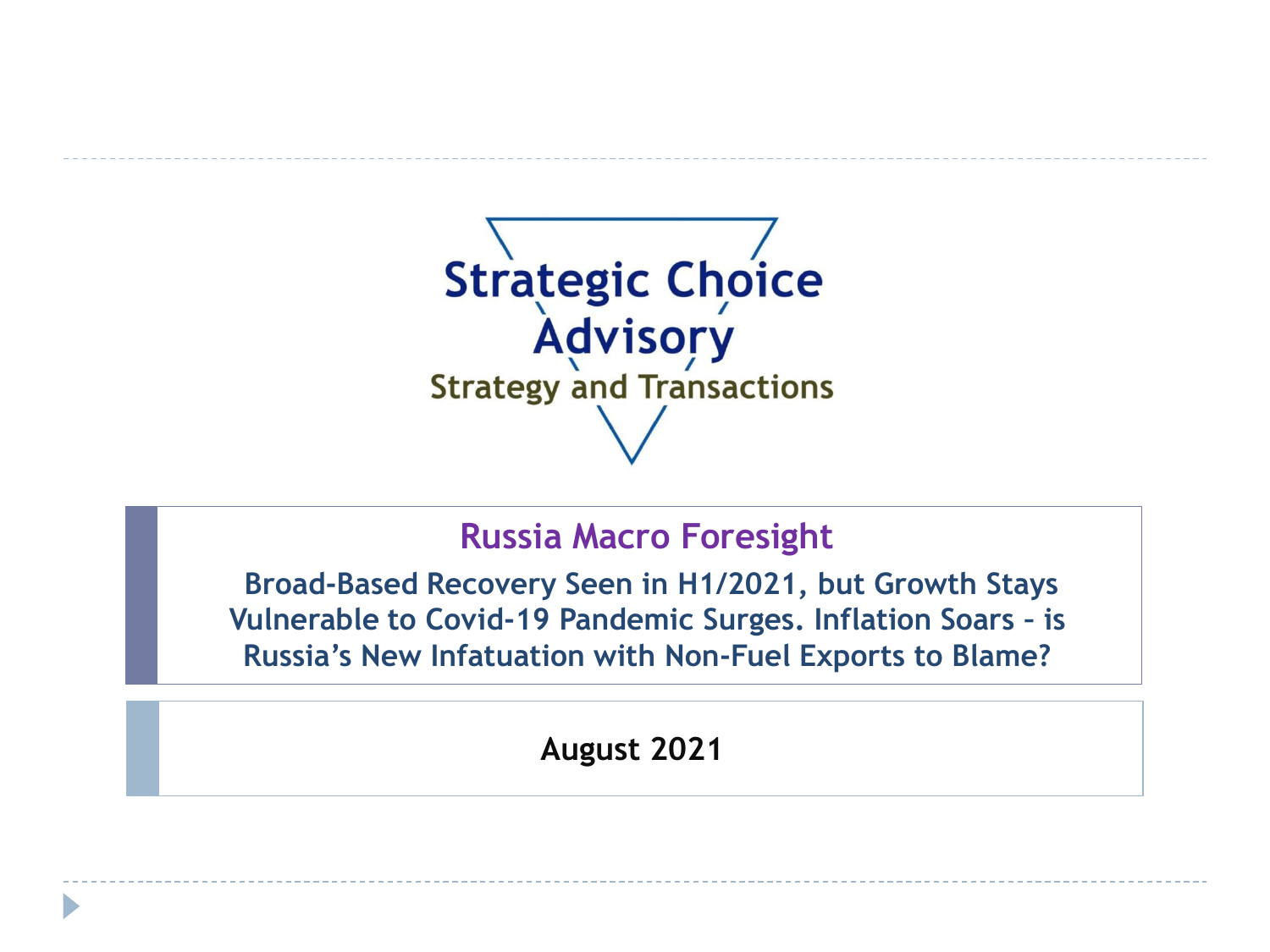**Current account surplus rebounds on economic recovery, higher export prices and export diversification. Money supply growth slows, but state budget execution solid. Banking sector indices improve, but lending remains highly troublesome**

#### **EXTERNAL SECTOR**

- Driven by recovering global economic sentiment amid Covid-19 vaccination progress, Russia's **current account surplus rebounded** 71.7% y/y to USD 43.1bn in H1/2021 after shrinking to a multi-year low USD 32.5bn in full-2020 (CBR data). Not only did the trade surplus regain lost ground (USD 62.4bn in H1), helped by higher commodity prices, but the **service deficit also pitched in, decreasing more than 2-fold** y/y to USD 3.6bn. The share of crude oil and natural gas in goods exports made up 32.1%; adding oil products and LNG as processed goods – 49%
- FCS Jan-May **export data shows continuing diversification.** The share of fuel & energy dropped 3.4pps to 53.1% in volume terms. Metal products gained 1.2pps to 10.7%; chemicals – 1.1pps to 7.8%; machines & equipment - 0.6pps to 6.6%. Foods slid 0.3pps to 7.8% after strong growth. Among imports, the share of machines & equipment rebounded 3.7pps to 49.6%, while textiles and footwear declined 0.7pps to 5.7%
- Despite pandemic woes, external debt rose just 0.9% ytd, declining 2.5% y/y. **State debt declined, while corporate debt has stayed put**

#### **PUBLIC SECTOR**

• The federal budget was executed with a surplus for the first time in a while, making up RUB 625bn (USD 8.4bn) after the deficit widened sharply to 3.8% of GDP in full-2020. Still, expenses tend to be back-loaded, and the government still expects a deficit over the full-year. At that, FinMin now says it may make up 1% of GDP, in the absence of external shocks, vs. 2.4% projected initially

### **MONETARY AGGREGATES**

• Growth of monetary aggregates receded to 2019 levels in H1. Broad-definition monetary base rose 5.7% y/y vs. 9.8% in 2020 and 4.7% in 2019, national-definition money supply – 9.5% vs. 13.5% and 9.7%, respectively. This shows **liquidity for economic expansion stays quite tight**

## **BANKING SECTOR**

- Activity picked up, as pandemic concerns eased despite a still high caseload and death toll. **Sector profit surged** after sliding in 2020
- **What is not healthy is that higher asset and profit growth was driven mainly by retail lending.** People's debt burden is mounting, and coupled with tiny growth of funds on bank accounts (deposits are even down ytd), latest trends show spending is funded increasingly via loans vs. savings. Retail overdue debt growth slowed to 14.4%  $y/y$ , but this is still a departure from the pre-pandemic decline
- Corporate loans grew much slower than retail loans, although growth was higher than in previous years, which should be a bit of a boon for the borrowers. At the same time, **we are quite worried about rapid growth of corporate overdue debt.** This may be a ticking time bomb for Russian banks, as even more may be set to fail, going forward

| Indicator, % y/y             | 2018    | 2019        | 2020   | H1/2021 |  |
|------------------------------|---------|-------------|--------|---------|--|
| <b>Banking sector profit</b> | 70.3    | 71.9        | $-6.2$ | 49.7    |  |
| <b>Total assets</b>          | 6.2     | 12.5<br>5.9 |        | 15.0    |  |
| Loans to individuals         | 22.7    | 18.6        | 13.5   | 21.8    |  |
| Loans to corporates          | 7.3     | 5.8         | 9.9    | 11.2    |  |
| Total overdue debt, o/w:     | 1.9     | 20.1        | 16.3   | 6.0     |  |
| Individuals                  | $-10.4$ | 0.5         | 22.0   | 14.4    |  |
| Corporates                   | 7.8     | 25.9        | 13.6   | 20.3    |  |
| Individuals' funds           | 6.3     | 9.7         | 4.2    | 2.9     |  |
| Corporates' funds            | 5.4     | 4.7         | 14.4   | 14.6    |  |
|                              |         |             |        |         |  |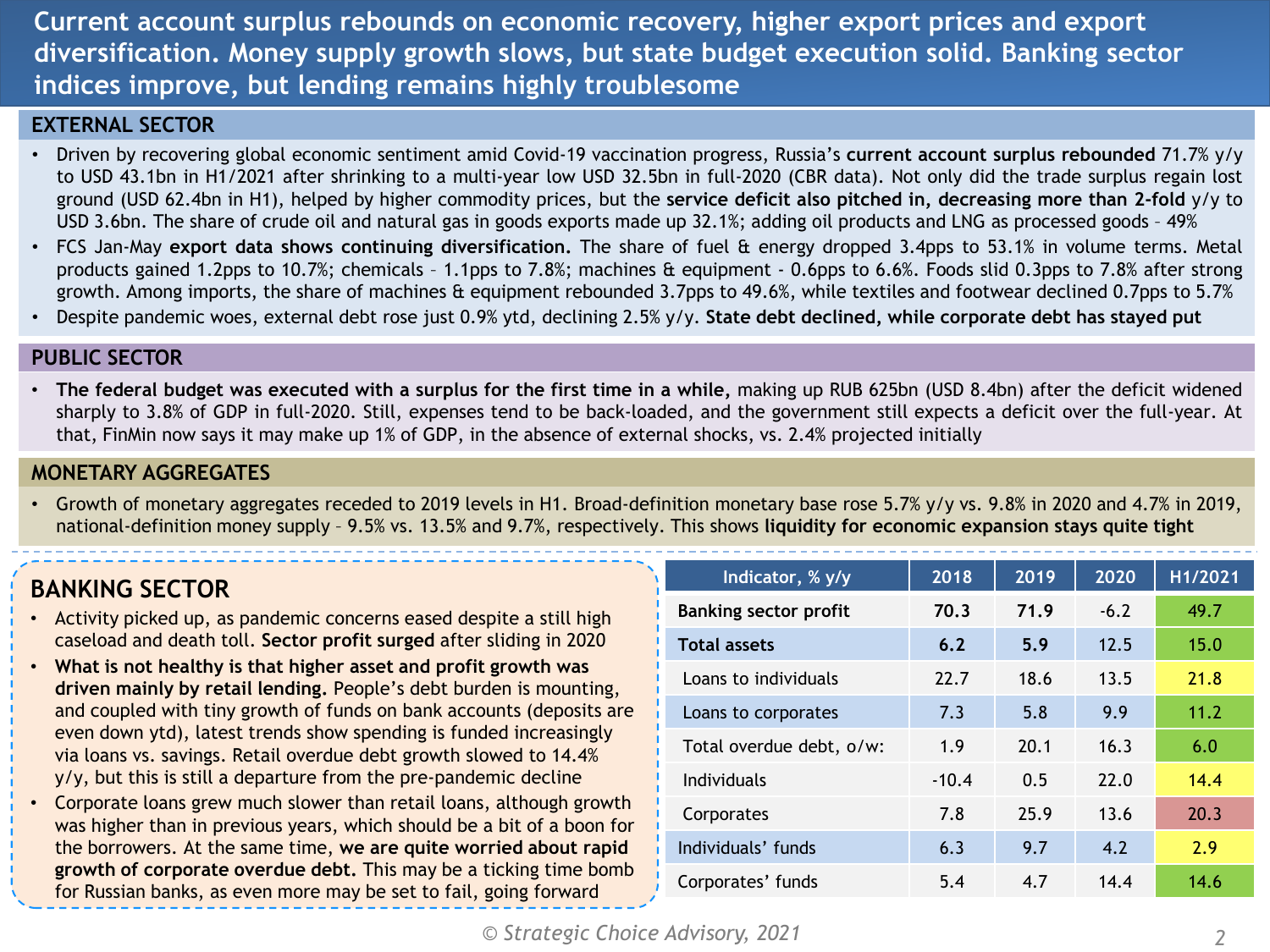- Real sector growth rebounded in H1 after last year's pandemic slump. Most sectors that were already growing strongly last year saw either acceleration or sustained expansion, while most of those that were struggling managed to boost output. **Mining, manufacturing, transportation, retail trade, etc. all posted very nice gains,** with many sectors already returning to pre-pandemic output levels. **Growth in agriculture, though, has started to cool down,** as we predicted, as market players struggle with oversaturation, tough competition and input price pressures
- Overall, consumers (both B2C and B2B) are rushing to make up for lost time (while they can in the absence of all-out lockdowns), and producers and service providers are happy to cater to them again. Paid services to the population, a sector we expressed special concern about last time, has also managed to fight back, supporting the SME segment and overall population's incomes
- Aggregate corporate profit thus jumped 3-fold in H1/2021 after declining 23.5% in full-2020. Fixed capital investment grew 3.5% in y/y Q1 (latest available data) after last year's decline, also helping rekindle output growth across the board
- **Construction posted solid growth in all major segments** (housing, commercial, industrial real estate), defying our rather pessimistic outlook. Although government stimuli has been scaled back to tackle housing price growth, various support measures are still intact, and overall positive market sentiment is so far fueling real estate purchases. By the same token, growth in furniture and building materials revved up, as home refurbishment remains a thing
- **We are also very happy for growth in higher value-added segments, driven by import substitution.** Computers & electronics, machinery & equipment (including electrical equipment), chemicals, etc. are boosted by this trend, in turn supported by the weak RUB (not least thanks to Western sanctions) and ample government stimuli
- **But… not everything is so rosy.** From what we hear, the strong showings of H1 were driven largely by companies boosting depleted stocks in anticipation of/ in response to higher demand. And **this was taking place mainly before the Covid-19 delta variant hit Russia** in mid-May. It is hard to say where this will all go, as even in June (for some sectors, data is already available for July), the output growth continued, and the pandemic wave is slowly subsiding in some regions. Business optimism figures paint a mixed picture, with some sectors staying upbeat, whereas the **manufacturing PMI reading dropped to its lowest level in over a year in July.** Altogether this shows **the started recovery is still very fragile and vulnerable to pandemic surges.** We can only hope this modern-day plague will abate as soon as possible…
- **Real disposable income grew 1.7% y/y after dropping in full-2020**  and growing just slightly in preceding years. Even some luxury goods are buoyant, as people try to replace travel abroad, going out, etc.
- **ILO-definition unemployment shrank 22.3% y/y** in Jun 2021, making up 4.9% of the workforce after peaking at 6.4% a year ago. Full-time, part-time employment; contractor hiring all rose strongly, with **the latter two notably outpacing the former**

| Indicator, % y/y       | 2018 | 2019 | 2020   | H1/2021 |
|------------------------|------|------|--------|---------|
| Real disposable income | 0.1  | 1.0  | $-3.5$ | 1.7     |
| Real wages             | 7.4  | 2.5  | 3.8    | $3.0*$  |
| Nominal wages          | 10.3 | 7.2  | 7.3    | $8.8*$  |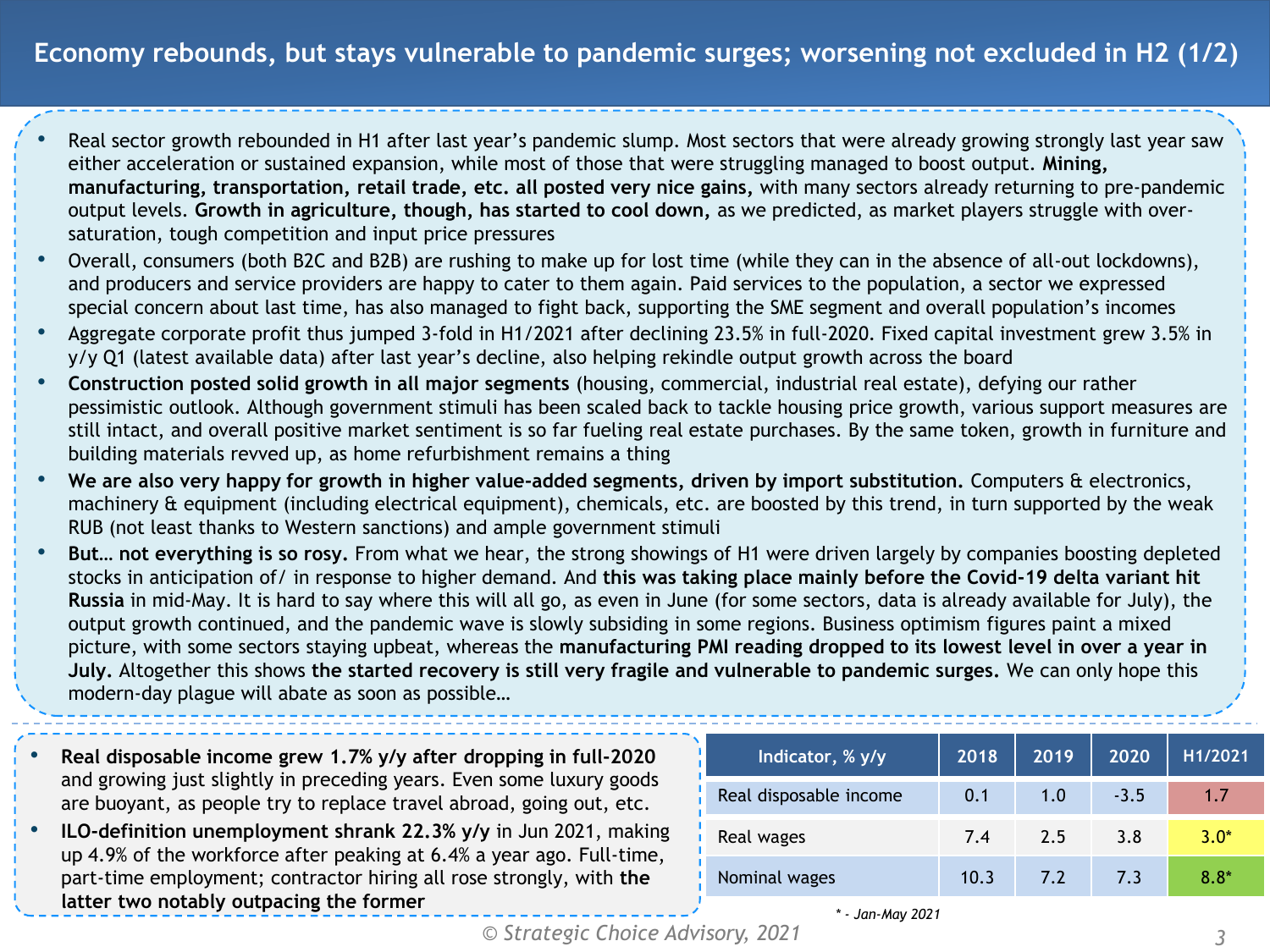| Indicator, % y/y          | 2019<br>2018 |               | 2020    | H1/<br>2021 |  |
|---------------------------|--------------|---------------|---------|-------------|--|
| Industrial production     | 2.9          | 3.4           | $-2.9$  | 4.4         |  |
| Cargo transport turnover: | 2.7          | 0.7           | $-4.9$  | 5.1         |  |
| Railway                   | 4.2          | 0.2           | $-2.2$  | 5.2         |  |
| Automobile                | 2.3          | 6.3<br>$-1.4$ |         | 5.4         |  |
| Agriculture               | $-0.2$       | 4.3           | 1.5     | 0.2         |  |
| Retail trade              | 2.8          | 1.9           | $-4.1$  | 10.2        |  |
| Paid services             | 1.4          | 0.5           | $-17.3$ | 18.7        |  |
| Construction, o/w:        | 6.3          | 2.1           | 0.1     | 6.4         |  |
| Housing                   | $-4.5$       | 6.2           | 0.2     | 29.7        |  |
| Fixed capital investment  | 5.1          | 1.3           | $-1.4$  | $3.5*$      |  |

| Segment, % y/y            | 2020   | H1/<br>2021 | Segment, % y/y          | 2020    | H1/<br>2021 |
|---------------------------|--------|-------------|-------------------------|---------|-------------|
| Food products             | 3.5    | 1.7         | <b>Textiles</b>         | 8.9     | 18.5        |
| Chemicals, overall        | 7.2    | 8.2         | Apparel                 | 0.6     | 11.5        |
| Resins & plastics         | 3.2    | 16.2        | Leather & products      | $-12.4$ | 13.0        |
| Coke & oil products       | $-3.0$ | $-0.2$      | Furniture               | 3.7     | 39.6        |
| Pharmaceuticals           | 23.0   | 20.7        | Jewelry                 | $-19.9$ | 64.2        |
| Computers & electronics   | $-1.6$ | 20.0        | Electrical equipment    | 4.2     | 12.2        |
| Washing machines          | 8.0    | 30.2        | <b>Tractors</b>         | 6.3     | 13.8        |
| Metal products            | 2.0    | 11.8        | Metal-cutting equipment | $-1.9$  | 16.5        |
| Wood products             | 0.2    | 12.8        | Cars                    | $-17.5$ | 44.3        |
| <b>Building materials</b> | $-2.3$ | 9.8         | <b>Trucks</b>           | $-8.7$  | 59.7        |

*\* - Q1/2021*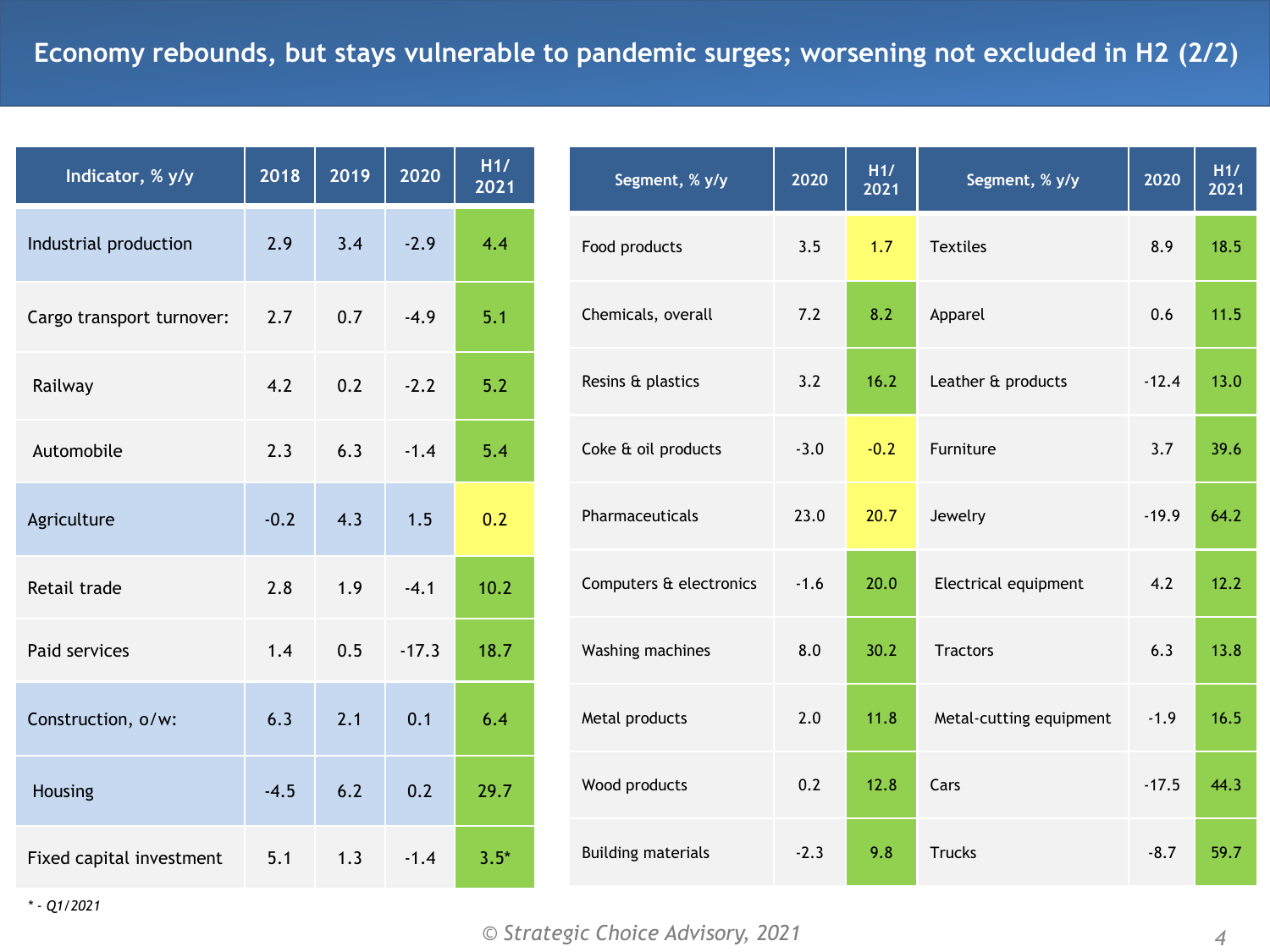## **CPI inflation speeds up, PPI inflation becomes rampant. Who is to blame and what to do?**

**The biggest threat for the Russian economy remains inflation.** As we had warned, inflation has now **largely gotten out of control of local authorities,** reaching the highest level since the introduction of Western sanctions in 2014-2015. **CPI inflation sped up further to 6.5% y/y in June,** spurred by both soaring food prices and now also non-foods. Government's mid-term annual target had been 4-4.5%, with this year's 5% goal likely to be raised again. **PPI inflation hit a staggering 31.1% y/y**, with rampant price hikes across the board. We said in our previous two reports that something like this was about to happen, but the magnitude of the spike-up surprised even us. There are several main factors:

- 1. Improving global economic sentiment pushed up oil&gas and other commodity prices, together with postponed demand for various goods and services. This effectively drives up local prices through the export parity mechanism applied in various export-oriented sectors
- 2. Russia has started exploring export markets in a growing range of sectors, thanks to the weak RUB, import substitution and government stimuli. In many industries this creates local deficits, e.g. in metals, timber and wood products, agriculture, etc., driving up prices
- 3. Last but not least, this is typical local mentality, anything but customer-centric or efficiency-focused. Whenever there is an excuse (financial crisis, pandemic, higher taxes, input price pressure, logistics inefficiency, etc.), local players' primary response is to hike prices. There is even a joke in Russia, that prices can only go up, not come down

The inflation surge has disrupted profit margins and the overall balance of things for most sectors. **Authorities are trying to use price cap mechanisms** in various sectors (foods, metals, oil products, etc.), arousing much criticism. Still, **we think the measures may be justified -** at least during the pandemic, and given the need to reverse companies' inclination to use price hikes first and foremost to offset sales declines or input price inflation. There is much bargaining to be done between parties involved, but **the trick for government will be offering various benefits and compensation to producers, while also protecting local purchasing power and public welfare.**